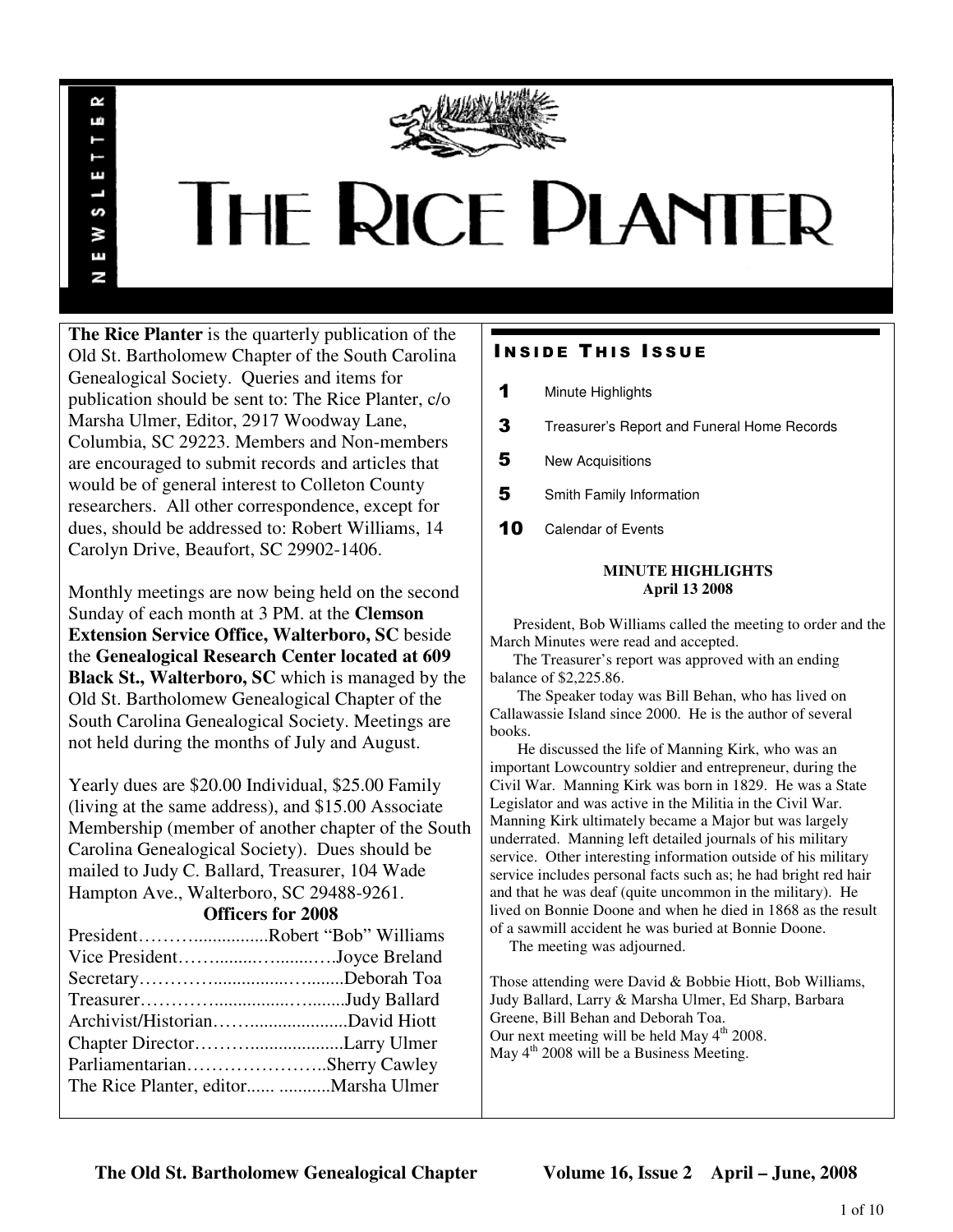# **MINUTE HIGHLIGHTS May 04 2008**

Meeting called to order by Pres, Bob Williams. The Minutes and Treasurer's Report were approved as read. Old Business: Volunteers needed for Research Center.

David Hiott copying docket records (found at courthouse) starting from 1801.

Larry Ulmer completed transcription of Fred Parker Funeral Home Records

Bob William sending letter to Colleton County Administrator to renew lease of Research Center.

New Business: Old St. Bartholomew Genealogical Chapter to host Annual Workshop Jun 14 2008.

 Registration to be at 9:30. Dr. David Hiott will speak on DNA and Dr. Antonio Rafael de la Cova to speak on Colonel Ambrosio Jose Gonzales, a Cuban Confederate Colonel. We will break for Lunch and Open Research Center at 2pm for Genealogical Researchers.

Bobbie Hiott to head nominating committee.

The Annual South Carolina Genealogical Society Summer Workshop will be held in Columbia at the State Archives Building on Parklane Rd. on July 11 and 12 2008.

Those attending were: David and Bobbi Hiott, Robert Williams, Judy Ballard, Victoria Tuten, Bill and Ann Jacques, Marsha and Larry Ulmer and Deborah Toa.

# **WORKSHOP HIGHLIGHTS June 14, 2008**

Registration and refreshments began at 9:30.

President, Bob Williams welcomed our visitors to the Workshop and introduced the speakers.

He gave honorable mention to Millie Brunson, who had just received an Old St. Bartholomew Genealogical Chapter Pioneer Certificate on her Ancestor John Smyly.

Our 1st speaker was Dr. David Hiott, who spoke to us on the use of DNA in genealogy research. He mentioned how all men have some of the same y-DNA in cell nuclei, but over time, different migratory or ethnic groups pick up genetic mutations or changes, which allow differentiation and genetic identification. All females also once had similar non-nuclear DNA material in their mitochondria, but over centuries, various migratory groups have developed changes in these as well. (Men also have mitochondrial DNA, but it is only passed on by women through the egg cells.) Dr. Hiott used his own y-DNA studies to illustrate how one may show kinship, disprove other relationships, get around "brick walls" and look back at ancient ancestral surname (paternal) or maternal clans.

Our 2<sup>nd</sup> speaker was Dr. Antonio "Tony" Rafael de la Cova. He is "a Cuban by birth, an American by adoption and a Carolinian by choice." He has published two books "Cuban Confederate Colonel, the Life of Ambrosio Jose Gonzales," and "The Moncada Attack; Birth of the Cuban Revolution." The Castro regime is not happy at all with this new factual material. Dr. de la Cova has recently become a professor of Latin American History at UNC Greensboro.

Dr. de la Cova spoke to us about Colonel Ambrosio J. Gonzales. He covered many details on the family of Ambrosio Gonzales and his military experiences. He spoke of his early years of New York and Cuban education, his role as a revolutionary against Spanish rule of Cuba, his exile to America, and his marriage to a Colleton belle, Harriet Elliott. During the War Between the States, under General Beauregard, he was in charge of artillery for the defense of Charleston and of the Lowcountry's railroad to Savannah. It was pointed out that after the war Gonzales tried many occupations in many places, including a turn at rice planting at Social Hall Plantation in Colleton County. After a bittersweet later life, Gonzales did live to see his sons establish a new newspaper in Columbia, SC. Today it is the state's largest – **The State Newspaper**.

He was a very interesting speaker and many were so enthused that they stayed to talk and get their books autographed. A group from the College of Charleston came up to hear him speak, and their cameras were rolling. They are working on a documentary on the life of Gonzales. It is possible that you may see Dr. "Tony" on PBS in the near future.

Our 2nd session began at 2pm with research for visitors in our Genealogical Research Center, which is busting at the seams with all manner of reference material. We had 38 people attend our workshop. A special "thank you" to Dr. David Hiott and his wife Bobbi for providing accommodations for Dr. de la Cova and his wife, Dr. Carlena de la Cova, an anthropologist.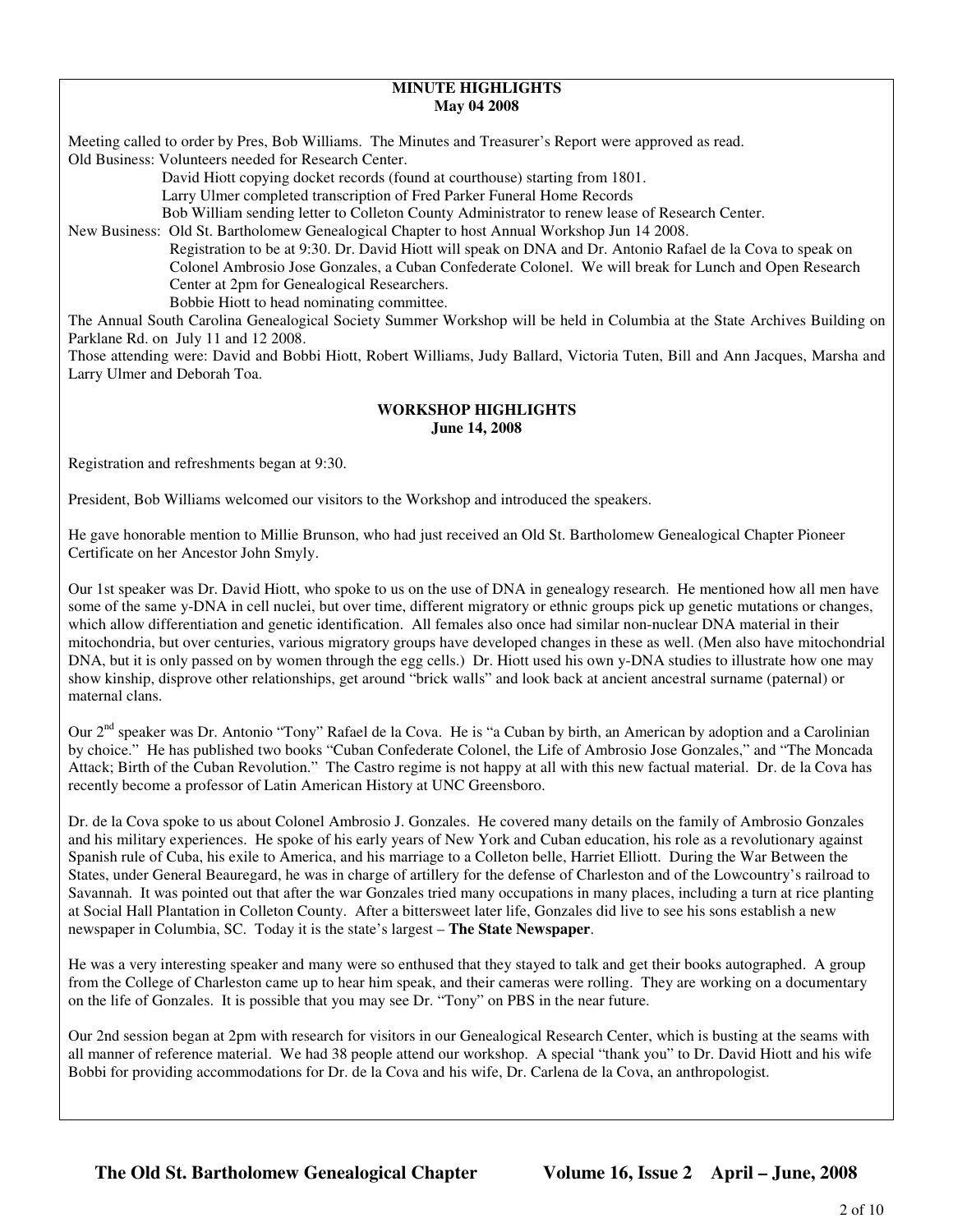| <b>TREASURER'S REPORT HIGHLIGHTS</b><br>April 13, 2003 |          |           | <b>TREASURER'S REPORT HIGHLIGHTS</b><br>May 4, 2008 |                          |          |
|--------------------------------------------------------|----------|-----------|-----------------------------------------------------|--------------------------|----------|
| <b>Beginning Balance</b>                               | 2,752.10 |           |                                                     | <b>Beginning Balance</b> |          |
| <b>INCOME:</b>                                         |          |           | <b>INCOME:</b>                                      |                          |          |
| Dues                                                   | 185.00   |           | <b>Dues</b>                                         | 55.00                    |          |
| <b>Books Sold</b>                                      | 98.00    |           | <b>Books Sold</b>                                   | 93.00                    |          |
| Donations                                              | 23.00    |           | Donations                                           | 8.00                     |          |
| Copies                                                 | 12.00    |           |                                                     |                          |          |
| <b>Total Income:</b>                                   |          | 318.00    | <b>Total Income:</b>                                |                          | 156.00   |
| <b>EXPENSES:</b>                                       |          |           | <b>EXPENSES:</b>                                    |                          |          |
| Dues                                                   | 54.00    |           | <b>Dues</b>                                         | 6.00                     |          |
| <b>Newsletters</b>                                     | 140.30   |           | <b>Book Purchase</b>                                | 24.00                    |          |
| Postage                                                | 10.08    |           |                                                     |                          |          |
| Book Purchas (Warren)                                  | 30.36    |           |                                                     |                          |          |
| Insurance                                              | 609.50   |           |                                                     |                          |          |
| <b>Total Expenses</b>                                  |          | $-844.24$ | <b>Total Expenses:</b>                              |                          | $-30.00$ |
| <b>Ending Balance:</b>                                 |          | 2,225.86  | <b>Ending Balance:</b>                              |                          | 2,351.86 |

# **FRED PARKER FUNERAL HOME RECORDS**

| <b>Draper Elbert Goodson</b>                            | <b>Joseph Greenburg</b>                               |  |  |
|---------------------------------------------------------|-------------------------------------------------------|--|--|
| b. Aug 25 1885 Morgan City, AL                          | b. Jan 25 1890 Baltimore, MD.                         |  |  |
| d. Jun 05 1952 Colleton Co. Hosp.                       | d. Dec 24 1952 Colleton Co. Hosp.                     |  |  |
| Bur: Live Oak Cemetery, Walterboro, SC                  | Bur: Mt. Hebron Cemetery, Rhode Island, NY.           |  |  |
| Spouse: Jessie Thomas                                   | Spouse: Mrs. Rae Kaplan Greenburg                     |  |  |
| Occ: Superintendent Ehrhardt Cooperage Co.              | Bro: Morris Greenburg, Brookline, Mass.               |  |  |
| Prof. Baseball Player with Tri-State League             | Sis: Mrs. Pauline Jackson of Brookline, Mass.         |  |  |
| Father: Jefferson Phillip Goodson b. GA                 | Mrs. Ida Wimmer of Baltimore, MD                      |  |  |
| Mother: Martha Whittle b. GA                            | Miss Laura Greenburg, Brookline, Mass.                |  |  |
| Son: Roger William Goodson                              |                                                       |  |  |
| Bros: O. J. Goodson of Somerville, AL                   | <b>William Henry Thomas Sr</b>                        |  |  |
| Jacob Goodson of Decatur, AL                            | b. Nov 18 1874 Colleton Co., SC.                      |  |  |
| W. B. Goodson of Huntsville, AL                         | d. Jun 12 1952 Colleton Co. Hosp.                     |  |  |
| Sis: Mrs. R. E. Owen of Somerville, AL                  | Bur: Ebenezer Meth. Cemetery                          |  |  |
| Mrs. J. H. Ponder of Chaffer, MO.                       | Spouse: Annie Ruth Crosby and Annie Ritter            |  |  |
| Mrs. B. J. Bradley of Culman, AL                        | Occ: Retired Farmer                                   |  |  |
|                                                         | Father: Jefferson Phillip Thomas b. Colleton Co., SC. |  |  |
| Laurie Eugene Griffin Sr.                               | Mother: Rebecca Corbin b. Hampton Co., SC.            |  |  |
| b. Sep 14 1891 Colleton Co., SC.                        | Sons: Elliott H. Thomas of Walterboro, SC.            |  |  |
| d. Mar 28 1952 Colleton Co., SC.                        | William Henry Thomas Jr. of Walterboro, SC.           |  |  |
| Bur: Dr. Creek Cem. Colleton Co., SC.                   | Dau: Mrs. J. C. Hogge of Beaufort, SC.                |  |  |
| Spouse: Laura Hiers                                     | Mrs. W. M. Hill of Ravenel, SC.                       |  |  |
| Occ: County Road Foreman                                | Mrs. B. J. Fisk of Round O, SC.                       |  |  |
| Father: J. O. Griffin b. Colleton Co., SC.              | Mrs. Norman Ritter of Walterboro, SC.                 |  |  |
| Mother: Sarah Wesley b. Bamberg Co., SC.                | Mrs. Lewis Ritter of Walterboro, SC.                  |  |  |
| Sons: Chief Petty Officer J. O. Griffin of Newport, RI. | Bro: J. H. Thomas of Charleston, SC.                  |  |  |
| Laurie Eugene Griffin Jr of Whitehall, SC.              | Sis:<br>Mrs. A. C. Drawdy of Camden, SC.              |  |  |
| Sam Hiers Griffin of Norfolk, VA.                       | Mrs. B. H. Drawdy of Walterboro, SC.                  |  |  |
| Dau: Mrs. Gerald Blocker of Walterboro, SC.             | Mrs. H. D. Padgett of Ruffin, SC.                     |  |  |
| Mrs. Leon Litchfield of Walterboro, SC.                 | Mrs. W. G. Proveaux of Walterboro, SC.                |  |  |
| Bro: J. G. Griffin of Charleston, SC.                   | Mrs. D. E. Goodson of Walterboro, SC.                 |  |  |
| Sis: Mrs. G. G. Weeks of Walterboro, SC.                | 16 Grandchildren                                      |  |  |
| Mrs. Rhett Breland of Walterboro, SC.                   | 3 Great Grandchildren                                 |  |  |
| Mrs. D. T. Strickland of Smoaks, SC.                    |                                                       |  |  |
| 13 Grandchildren                                        |                                                       |  |  |
|                                                         |                                                       |  |  |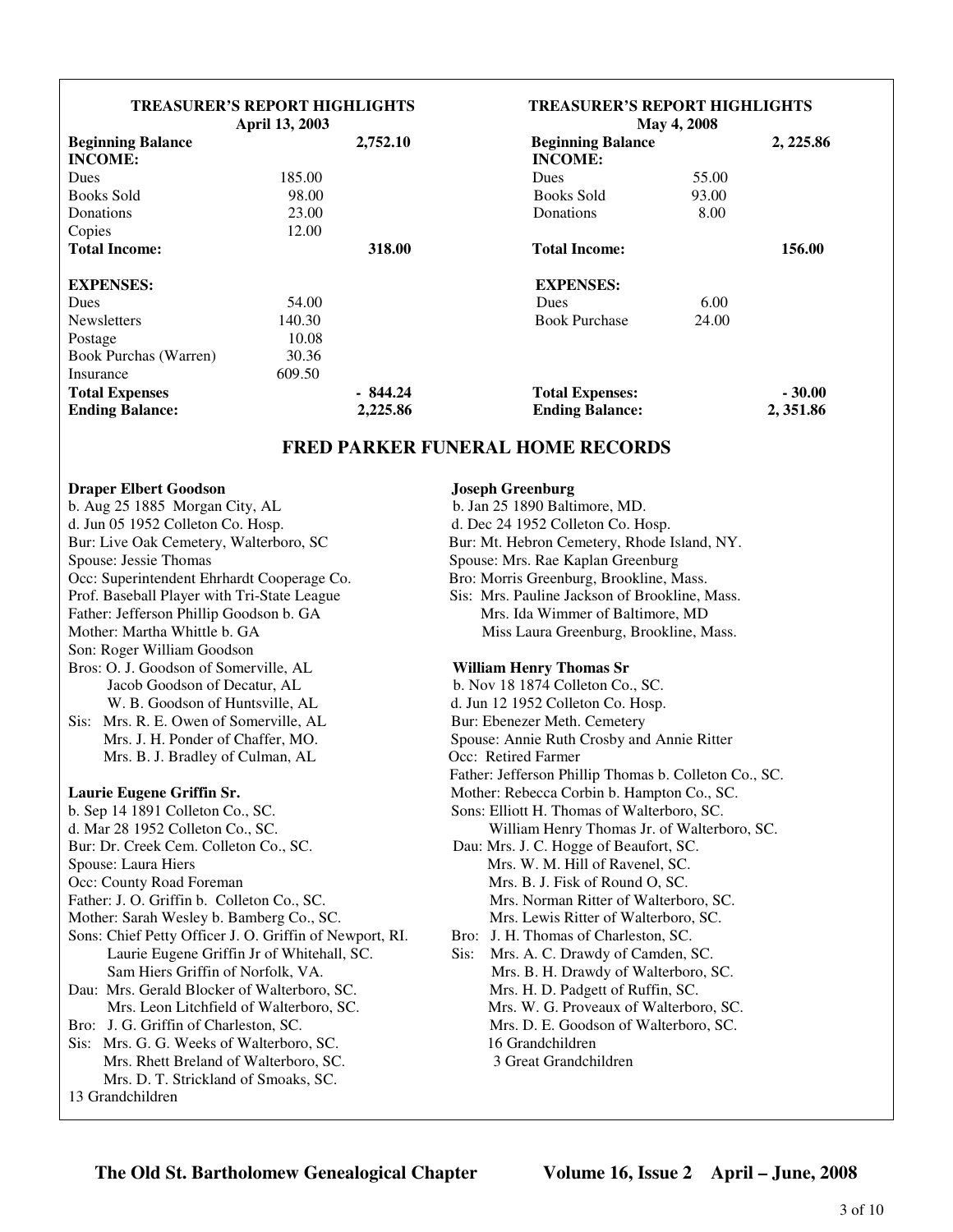# **FRED PARKER FUNERAL HOME RECORDS cont'**

# **Ola Langdale Walter Henry Ben Wiggins**

b. May 24 1880 Colleton Co., SC b. Jun 21 1902 Colleton Co., SC. d. Aug 22 1952 Colleton Co., SC d. Sep 15 1952 State Park Hosp, Columbia, SC. Bur: Live Oak Cemetery, Walterboro, SC Bur: Padgett's Cemetery, Islandton, SC. Father: Hudson Langdale b. Colleton Co., SC Occ: Farmer Mother: Victoria Smith b. Colleton Co., SC Father: Bamberg Wiggins b. Colleton Co., SC. Sons: Paul Adolf Walter of Marion, SC Mother: Essie Hughey b. Colleton Co., SC. Herman S. Walter of Georgetown, SC Alford Wiggins of Walterboro, SC. Sis: Mrs. H. A. "Sallie" Smith of Waterboro, SC Bro: Billy Wiggins of Charleston, SC. 6 Grandchildren Sis: Mrs. Sally DeWitt of Charleston, SC.

# **Cora Mae Black Campbell**

Spouse: Paul Walter . Spouse: Mansel Reid Wiggins Org. of Charleston, SC Eberhardt K. Walter of Walterboro, SC Sons: Barney Eugene Wiggins of Charleston, SC.

Mrs. Mamie Moore of Charleston, SC.

b. May 6 1883 Ruffin, SC. d. May 26 1953 Colleton Co. Hosp., Colleton Co., SC. Bur: Live Oak Cemetery, Walterboro, SC Spouse: George W. Campbell Father: Robert Black b. Smoaks, SC. Mother: Jane Smith b. Smoaks, SC. Bro: Rev. Walter Black of Ruffin, SC. Sis: Mrs. Lula Breland of Ruffin, SC and Mrs. Della Williams of Ruffin, SC.

b. Jan 29 1922 Smoaks, Colleton Co., SC. b. Dec 29 1915 Colleton Co., SC. d. May 1, 1952 St. Francis Xavier Hosp. Charleston, SC. d. Feb 7 1952 Colleton Co. Hosp., Colleton Co., SC. Bur: Smoaks Baptist Cemetery, Smoaks, SC. Bur: Smoaks Baptist Church Cemetery, Smoaks, SC. Spouse: W. Ray Wilson Spouse: J. P. Wilson Father: Westley Linder b. Aiken, SC. Father: J. Hampton Fender b. Colleton Co., SC. Mother: Letha Stephens b. Colleton Co., SC. Mother: Nellie Carter b. Colleton Co., SC. Bros: Lloyd W. Linder of Smoaks, SC. Sons: Jacob Marshall Wilson (14 yrs) Sgt James W. Linder Jr of Smoaks, SC. James Phillip Wilson (12 yrs) Sgt 1<sup>st</sup> Class Charles Al Linder of Smoaks, SC. Dau: Hattie Ruth Wilson (16 yrs) Pfc. Oscar W. Linder of Smoaks, SC. Sis: Mrs. F. M. Smoak of Smoaks, SC. Richard M. Linder of Smoaks, SC. R. T. Parker of Ehrhardt, SC. J. J. Linder of Smoaks, SC. Sis: Mrs. C. C. Bodie of Ladson, SC. **Clarence Hammond Caldwell**  Miss Annie N. Linder of Smoaks, SC. b. Dec 2, 1889 Lodge, SC.

b. about 1878 Occ: Farmer d. Feb 25 952 Smoaks, SC. Father: C. F. Caldwell b. Colleton Co., SC. Bur: Smoaks Baptist Cemetery, Smoaks, SC. Mother: Ella Carter b. Colleton Co., SC. Spouse: J. P. Wilson Sr (died Sep 1943) Dau: Mrs. Morton Godman Father: Andrew Padgett b. Colleton Co., SC. Bros: Jesse H. Caldwell of Lodge, SC. Mother: Ellen Padgett b. Colleton Co., SC. Charlie S. Caldwell of Lodge, SC. Sons: J. B. Wilson of Smoaks, SC. Sis: Mrs. C. P. Carter of Lodge, SC. J. P. Wilson of Smoaks, SC. 2 Grandsons W. R. Wilson of Charleston, SC. Dau: Mrs. Eugene H. Padgett of Charleston, SC. **Margaret Meighon Caspary** Mrs. Dennis B. Hudson of Walterboro, SC. b. Jul 7 1878 Perth, Ontario, Canada L. M. Padgett of Bamberg, SC. Bur: New York City W. R. Padgett of Columbia, SC. Spouse: A. H. Caspary Sis: Mrs. Millard Creech of Meggetts, SC. Father: Unknown Meighon b. Ireland

# **Betty Linder Wilson Elizabeth Fender Wilson**

Grandparent: Mrs. Dan Linder of Smoaks, SC. d. Feb 17 1953 Colleton Co. Hosp., Colleton Co., SC. Bur: Carter's Ford Cemetery **Patsy Padgett Wilson Spouse: Laura Hiers** Spouse: Laura Hiers

Bros: Harvey A. Padgett of Smoaks, SC. d. Jan 23 1953 Colleton Co. Hosp., Colleton Co., SC. Mrs. Carey Padgett of Meggetts, SC. Bro: Charlie Meighon of San Francisco, CA. Mrs. Jack Whitworth of Columbia, SC. Sis: Mrs. Elinor B. Austin of Los Angeles, CA. 5 Grandchildren Miss Agnes Meighon of Palms, CA.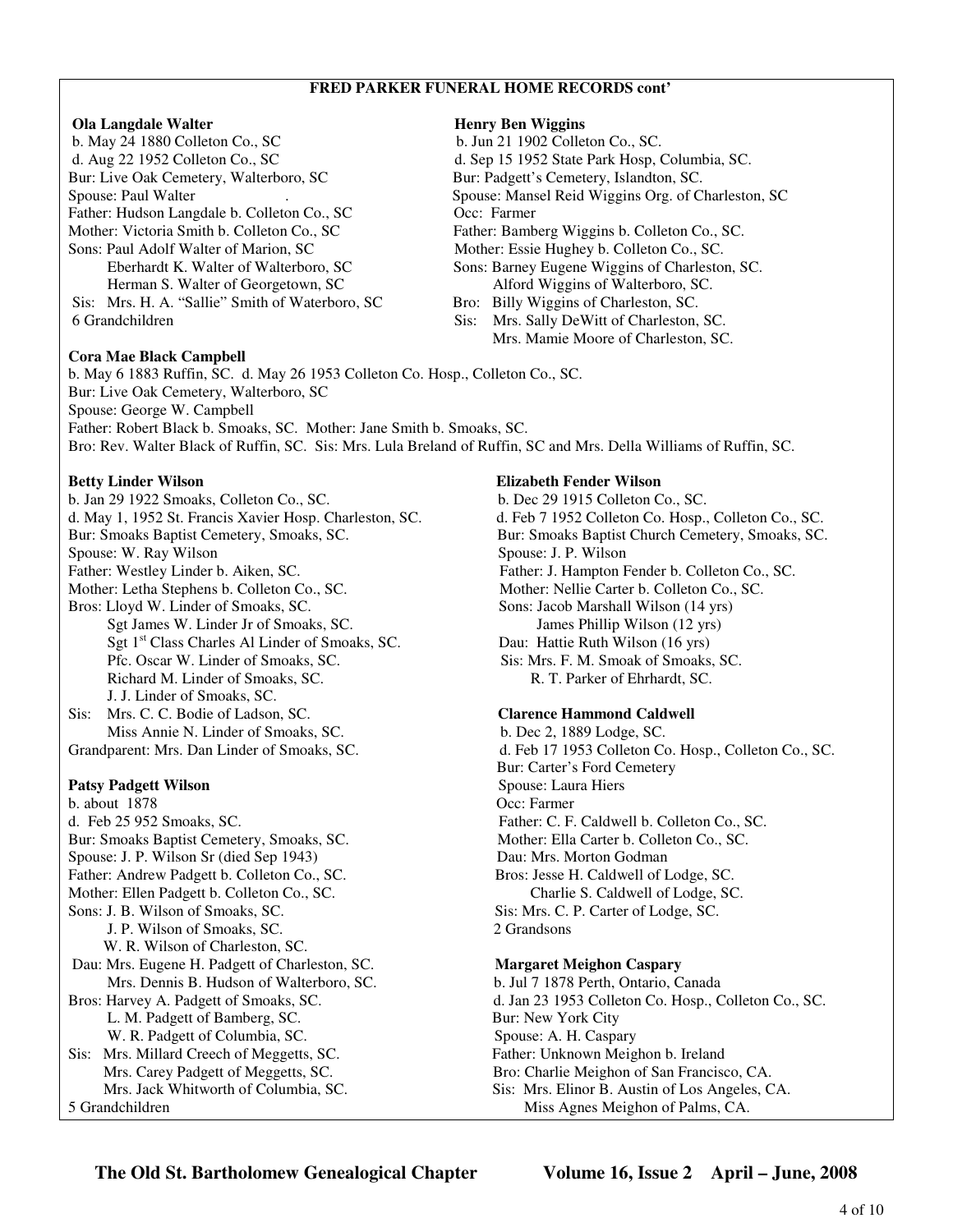# **SADLY MISSED**

**Doris Maxey Lucas** died Sunday June 1<sup>st</sup> 2008. Doris was a great contributor of her time and knowledge in the indexing of the cemeteries of Colleton County, SC for the benefit of the Old St. Bartholomew Genealogical Chapter, Walterboro, SC. We would like to express our deepest sympathy to all her family.

**Kermit Miller** died June 2008. He was the father of one of our earliest members, Joyce Fox.

## **NEW ACQUISITIONS TO OLD ST. BARTHOLOMEW GENEALOGICAL CHAPTER RESEARCH CENTER**

| <b>NAME OF BOOK</b>                           | <b>DONOR</b>                         |
|-----------------------------------------------|--------------------------------------|
| Dead Towns of Georgia by Charles Jones        | Mary Corbett                         |
| The Colonial Spirit of 1776 by D. C. Whitney  | <b>Bob Williams</b>                  |
| Pictorial History of the American Revolution  |                                      |
| By Rupert Furneaux                            | <b>Bob Williams</b>                  |
| Hallowed Ground: Primitive Camp meetings of   | Chapter in Memory of Dr. Mack        |
| The S. C. Lowcountry (2 DVD Set)              | Bowers father of Victoria Tuten      |
| <b>St. George Cemetery Book</b>               | <b>OSBC</b> in memory of Doris Lucas |
| Colonial Families of the South                | Judy Ballad in memory of Doris Lucas |
| Probate Records of SC Vol. 2 by Brent Holcomb | David & Bobbie Hiott in memory of    |
|                                               | Doris Lucas                          |

### **James Smith Family Changes**

#187 Elizabeth Annleweiser Herndon was born about 1852 married Michael "Duffie" Broaderick b. about 1836 in Ireland. They had Marion Broaderick b. about 1874, Julia Broaderick b. about 1876 d. Nov 30 1932, Calvin Broaderick b. May of 1880 d. Jan 13 1936, Perry Benjamin Broderick Sr. b. about 1885 d. Apr 12 1947, William David Broaderick Grayson b. about 1886 d. Jan 13 1936, and William M. Broaderick b. Aug 15 1890 d. Jan 13 1945. This information compliments of Marlene Muzii #179 Mary "Martha" Smith b. about 1854 name should be Martha Smith.

#23 James W. Smith and his 1<sup>st</sup> wife Elizabeth Crosby had two additional children Mary Smith b. about 1849 and Wiles A. Smith b. Apr 06 1859 d. Mar 31 1920. (Wiles A. Smith was listed under James W. Smith's 2<sup>nd</sup> wife #20 Rebecca Padgett as Andrew W. Smith, please adjust your records).

#135 Robert Smith is Robert Black Smith

# **JAMES SMITH FAMILY**

# **Generation Four cont'**

80. **Charity Lucinda Smoak** was born about 1845 in Colleton County, SC, died Dec 13 1911 in Colleton County, SC. She married **James Daniel Lafayette Warren**, born about 1839, (son of **James "Jim" Warren** and **Delila Spell**). *Children:*

- 310 i. Daniel Warren was born May of 1870.
- 311 ii. Johnny L. B. Warren was born Apr of 1870, died Apr of 1947. He married Ada Weeks, born Feb of 1870 , died after 1900. He married a second time. Living in Louisville, Ky. as of Dec 1911.
- 312 iii. A. J. Warren, born Dec 09 1871, died Sep 27 1873, buried at Smoaks Baptist Church, Smoaks, SC.
- 313 iv. Minnie Sheldonia Warren was born Mar 29 1873, died Feb 15 1952. She married James Addison Givens.
- 314 v. Amelia Warren was born Oct 02 1874, died Nov of 1878, buried at Smoaks Baptist Church, Smoaks, SC.
- 315 vi. S. A. Warren was born about 1879.
- 316 vii. Alese Warren was born about 1883.
- 317 viii. Alma Warren was born about 1884.
- 318 ix. Barbara Warren was born about 1886. She married Augustus Smith. She was living in Savannah, GA as of Dec 1911.
- 319 x. Alice Warren was born about 1889.

# 82**. Frederick M. "Fred or Frank" Smoak**, born about 1849. He married **Julia Augusta Kinsey**.

*Children:*

- 320 i. Shellie Smoak, born Jun 01 1875 in Colleton County, SC, died Dec 17 1935 in Walterboro, Colleton County, SC, buried in Varnville Cemetery, Varnville, SC. Daughter of Fred and Julia Smoak. She married Joseph S. "Joe" Rentz, born Feb of 1870 in Colleton County, SC, (son of Jacob Rentz and Priscilla "Prissy" Pellum) died about 192-- in South Carolina, buried in Varnville Cemetery, Varnville, SC.
- 321 ii. Florence Ann "Florrie" Smoak, born Jun 26 1877 in Colleton County, SC, died Jan 16 1952 in Baptist Hospital, Columbia, SC, buried at Smoaks Baptist Church, Smoaks, SC. She married Erasmus D. "Ras"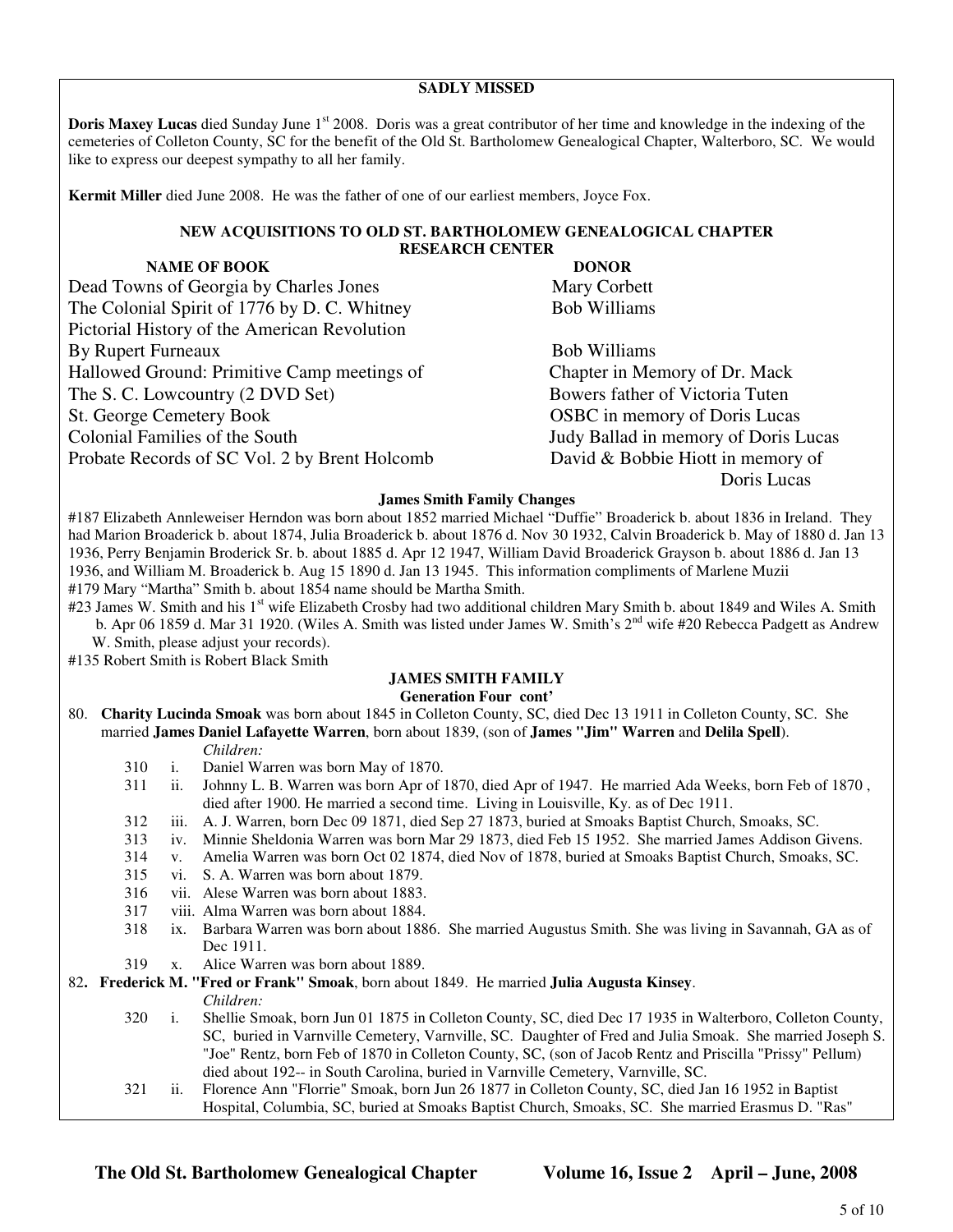Smoak, born Apr 03 1875 in Colleton County, SC, (son of James Madison Smoak and Hiburnia Elminia Smith) died May 22 1948 in Colleton County, SC, buried at Smoaks Baptist Church, Smoaks, SC.

- 322 iii. Dolly Smoak. Married Unknown Smoak.
- 323 iv. Franklin Nathaniel Smoak, born about 1883 in Hampton County, SC, died Aug 30 1961 in Hampton County Hospital, Hampton, SC, buried at Smoaks Baptist Church, Smoaks, SC. He married (1) Rebecca "Barten" Long, born Aug 10 1886, died Jul 25 1921, buried at Smoaks Baptist Church, Smoaks, SC. He married (2) Ida Kearse, born Jan 11 1886, died Jul 15 1965, buried at Smoaks Baptist Church, Smoaks, SC.
- 324 v. May Smoak, born about 1888, died Sep of 1907. She married Henry Varn Pritcher, born Feb 19 1881, (son of Thomas H. "Tom" Pritcher and Henrietta Varn) died Mar 06 1944, buried in Varnville Cemetery, Varnville, SC.
- 83. **Andrew N. Smoak**, born Oct 26 1851 in Colleton County, SC, died May 09 1921 in Colleton County, SC, buried at Smoaks Baptist Church, Smoaks, SC. Living in Poulan, GA as of Dec 1911. He married **Joanna Virgina Prine**, married about 1880 in Colleton County, SC, born Jul 19 1857 in Lowndes County, GA, (daughter of **Robert Francis Prine** and **Hester Miller**) died Jul 19 1921 in Smoaks, Colleton County, SC.

# *Children:*

- 325 i. Daughter Smoak married Joseph Cherry. Living in Florida as of Ma y 1921.
- 326 ii. Daughter Smoak married W. B. Smoak.: Living in Smoaks, SC as of May 1921.
- 327 iii. A. Jeff Smoak. Living in Charleston, SC as of May 1921.
- 86. **Laura Padgett**, born Jul 02 1847 in Colleton County, SC, died Jun 12 1906, buried in Bethel Methodist Church, Ruffin, SC. She married **James T. Catterton**, born Mar 23 1846, died Dec 30 1929, buried in Bethel Methodist Church, Ruffin, SC. **James**: Fellow Researchers please note there is a James Catterton (b. 1850 d. 1915). Further research needs to be done on this family.

### *Children:*

- 328 i. Mary Anne Catterton, born Oct 16 1874, died Feb 01 1940, buried at Bethel Methodist Church, Ruffin, SC. She married John Edward Crosby, born Sep 11 1873 in Colleton County, SC, (son of Berry V. Crosby and Elizabeth Preacher) died Mar 21 1959 in Colleton County Hospital, Walterboro, SC, buried at Bethel Methodist Church, Ruffin, SC.
- 329 ii. Martha Ann Catterton, born Jun 01 1878 in Colleton County, SC, died Mar 23 1957 in Colleton County, SC. buried at Bethel Methodist Church, Ruffin, SC. She married Edward Lockey Bailey, born Feb 21 1871, (son of E. L. Bailey and Miriah Avant) died Jun 13 1936, buried at Bethel United Methodist Church, Ruffin, SC.
- 330 iii. Josh Catterton, born about 1880.
- 331 iv. Sula Catterton, born about 1882.
- 87. **Narcissus Padgett**, born Feb 10 1850, died Aug 05 1913. She married **George Kinsey** on May 15 1865, he was born Dec 03 1845, (son of **James K. Kinsey** and **Sarah "Sallie" Padgett)** died May 19 1912.
	- *Children:*
	- 332 i. David Benjamin Kinsey, born Dec 07 1867 in South Carolina, died Dec 15 1933.
	- 333 ii. Henry T. Kinsey, born about 1870 in Georgia.
	- 334 iii. Joseph D. Kinsey, born Mar 13 1873 in Georgia. There is a Joseph D. Kinsey listed in the Marriages of Echols County, Ga married to a Lula Westberry on Mar 22 1903. He married Louella "Lula" Westberry, born Dec 18 1882, (daughter of James Robert "Rob" Westberry and Sarah Elena "Selena" Kinsey) died Feb 28 1962.
	- 335 iv. John E. Kinsey, born about 1977 in Georgia. He married Katie Unknown.
	- 336 v. Sarah M. Kinsey, born Mar of 1880 in Georgia.
	- 337 vi. Martha Mary Kinsey, born Jul of 1885 in Georgia. She married George Jacob Kinsey.
	- 338 vii. Rowan W. Kinsey, born Sep of 1887 in Georgia.
- 88. **Henry Murkison Padgett**, born Sep 12 1852 in Colleton County, SC, died May 17 1905, buried in Bethel United Methodist Church, Ruffin, SC. He married **Annie Herndon**, born Jul 3 1858 in Colleton County, SC, (daughter of **John Outen Herndon** and **Mary Anne Griffin**) died Jul 28 1908, buried in Bethel United Methodist Church, Ruffin, SC. **Annie**: According to the Press and Standard of Sep 15 1908 page 5 Annie Herndon Padgett died Jul 26 1908.

*Children:*

- 339 i. Mary Ann Padgett, born Apr 5 1878 in Colleton County, SC, died Oct 25 1947 in Walterboro, Colleton County, SC, buried in Live Oak Cemetery, Walterboro, SC. There are various spellings of Maryan, Mary Anne, Mary Ann and Maryann. Maryan is recorded in the B.R. Ulmer Family Bible. She married Boswell Risher Ulmer Sr. on Apr 4 1900, born Feb 7 1879 in Ruffin, Colleton County, SC, (son of LeGrand Guerry Ulmer and Sarah Ann Elizabeth Risher) died Nov 21 1952 in Colleton County Hospital, Walterboro, SC, buried in Live Oak Cemetery, Walterboro, SC. He was a licensed Lay Preacher of the SC Methodist Conference.
- 340 ii. Ella Padgett, born Jul 3 1890 in Colleton County, SC, died Feb 5 1966 in Colleton County Hospital,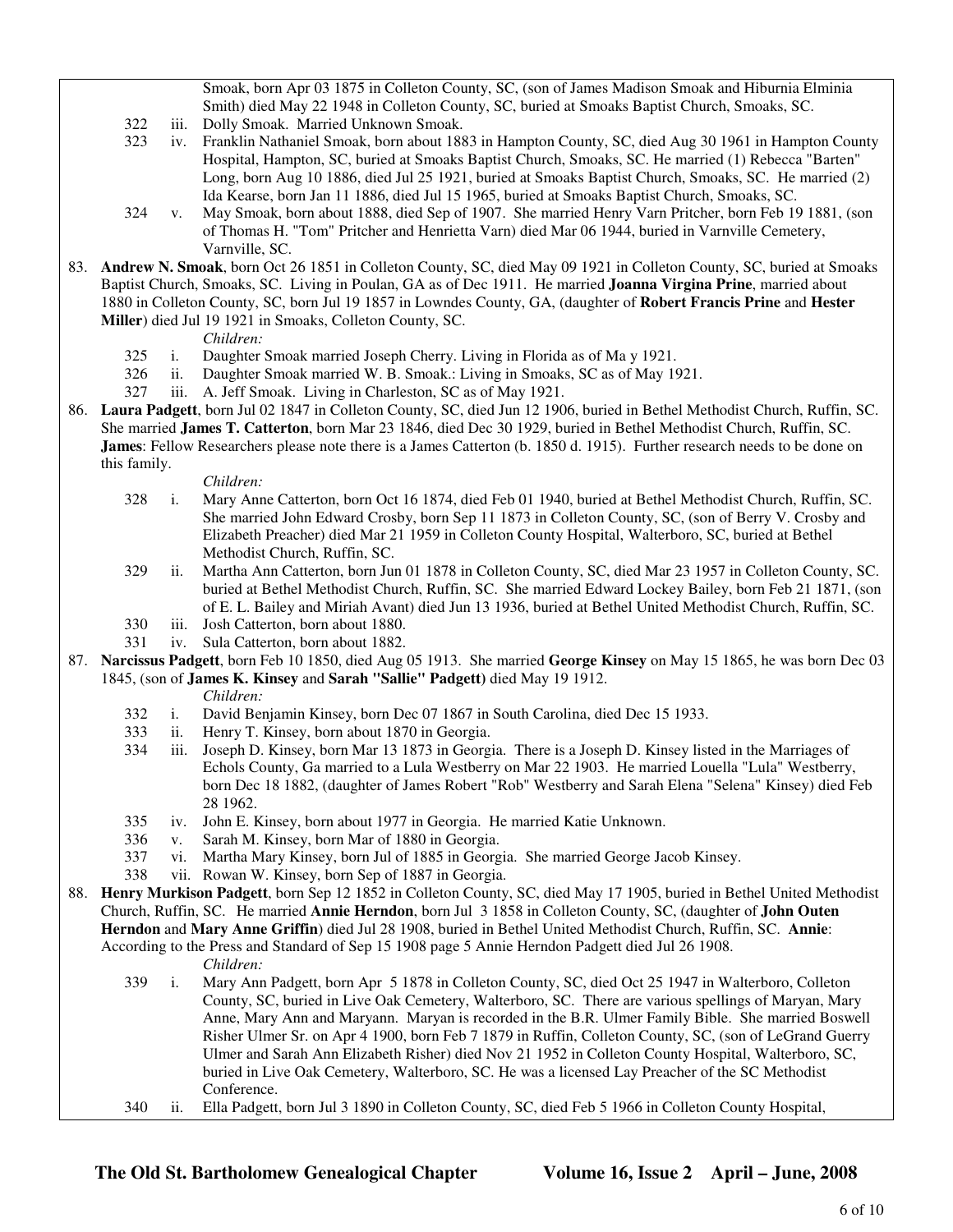|     |     |      | Walterboro, SC, buried Feb 6 1966 in Live Oak Cemetery, Walterboro, SC.                                           |
|-----|-----|------|-------------------------------------------------------------------------------------------------------------------|
|     |     |      | She married Lee Dennie Herndon, married Dec 17 1905, born Sep 15 1881 in Ruffin, Colleton County, SC,             |
|     |     |      | died May 28 1970 in Colleton County Hospital, Walterboro, SC, buried May 29 1970 in Live Oak Cemetery,            |
|     |     |      | Walterboro, SC. He was son Phillip Herndon and Jane White Herndon of Ruffin, SC.                                  |
|     | 341 | iii. | Henry Lonnie Padgett, born Apr 27 1892 in Colleton County, SC, died May 24 1954 in Walterboro, Colleton           |
|     |     |      | County, SC, buried at Bethel United Methodist Church, Ruffin, SC. He married Lillie Taylor born May 5             |
|     |     |      |                                                                                                                   |
|     |     |      | 1877 in Colleton County, SC, (daughter of Perry Cordie "Bill" Taylor and Samantha "Mantha" Carter) died           |
|     |     |      | Jun 12 1953 in Walterboro, Colleton County, SC, buried at Bethel United Methodist Church, Ruffin, SC.             |
|     | 342 | iv.  | Charlie E. Padgett, born May 8 1896, died Feb 6 1934, buried at Bethel United Methodist Church, Ruffin,           |
|     |     |      | SC. He married Isabelle Crosby, born Jul 16 1874 in Colleton County, SC, (daughter of Henry D. Crosby             |
|     |     |      | and Patricia "Patsy" Smoak) died Dec 30 1958 in Colleton County Hospital, Walterboro, SC, buried at               |
|     |     |      | Bethel United Methodist Church, Ruffin, SC.                                                                       |
|     | 343 | V.   | William V. Padgett, born in Colleton County, SC, died Apr 6 1957 in Chattanooga, TN, buried in Forest Hill        |
|     |     |      | Cemetery, Chattanooga, Tenn.                                                                                      |
| 92. |     |      | Joseph Duncan Padgett, born Jun 11 1857 in Colleton County, SC, died Dec 11 1917 in Ruffin, Colleton County, SC,  |
|     |     |      | buried at Bethel United Methodist Church, Ruffin, SC. He married Mary J. Harrison, born Jun 16 1858 in            |
|     |     |      | Prince William Parish, SC, (daughter of John J. Harrison and Mary Susan Ruth) died Oct 06 1922 in                 |
|     |     |      | Ruffin, Colleton County, SC, buried at Bethel United Methodist Church, Ruffin, SC. Mary: Living with              |
|     |     |      | daughter May Bell Padgett Blackston (husband Frank) in 1920 Census Chatham County, Savannah City, GA.             |
|     |     |      | Children:                                                                                                         |
|     | 344 | i.   | Johnny Padgett, born about 1884 in Colleton County, SC.                                                           |
|     | 345 | ii.  | Allen D. Padgett, born about 1886 in Colleton County, SC. He married Effie Bailey about 1906, born about          |
|     |     |      | 1885.                                                                                                             |
|     | 346 | iii. | May Bell or Maybelle Padgett, born about 1890 in South Carolina. Living in Chatham County, Savannah               |
|     |     |      | City, GA as of 1920 Census. She married Frank David Blackston.                                                    |
|     | 347 | iv.  | Harry L. Padgett, born Dec of 1892 in Colleton County, SC. Living with his brother Allen Padgett in 1920          |
|     |     |      | Census in Beaufort County, Bluffton Township, SC.                                                                 |
|     | 348 | V.   | Ruth Emma Padgett, born about 1895 in Colleton County, SC. Living with her married sister May Bell                |
|     |     |      | (Mabel) Padgett Blackston and her husband Frank along with her mother Mary Harrison Padgett in the 1920           |
|     |     |      | Census Chatham County, Savannah City, GA.                                                                         |
|     | 349 |      | vi. Lucille Ruby Padgett, born about 1899 in Colleton County, SC.                                                 |
| 94. |     |      | Mary Ellen Clementine Padgett, born Apr 03 1865 in Colleton County, SC, died Jul 13 1924, buried at Bethel United |
|     |     |      | Methodist Church, Ruffin, SC. She married James Washington "Jimmy" Preacher, born Sep 23 1855 in Colleton County, |
|     |     |      | SC, (son of John Preacher and Elizabeth Grayson) died Apr 23 1947, buried in Bethel Methodist Church, Ruffin, SC. |
|     |     |      | Children:                                                                                                         |
|     | 350 | i.   | Lula Irene Preacher, born about 1886 in Colleton County, SC, died Nov 21 1973 in Nursing Home in                  |
|     |     |      | Hayward, Calif, buried in Evergreen Cemetery, Oakland, Calif. She married David W. Fender, on Dec 23              |
|     |     |      | 1909, he was born Mar of 1883 in Colleton County, SC, (son of Joel Wyman F. Fender and Melissa Ann                |
|     |     |      | "Malisie" Varnadoe).                                                                                              |
|     | 351 | ii.  | Annie Juanita "Neta" Preacher, born Sep 18 1887, died Oct 13 1967, buried at Bethel United Methodist              |
|     |     |      | Church, Ruffin, SC                                                                                                |
|     | 352 | iii. | William Hiram Preacher, born Aug 06 1889 in Colleton County, SC, died Feb 14 1963 in Air Ports Heights,           |
|     |     |      | SC, buried at Pine Grove Baptist Church, Walterboro, SC. He married Maude "Alma" Carter, born Aug 01              |
|     |     |      |                                                                                                                   |
|     |     |      | 1895 in Colleton County, SC, (daughter of Thomas Newton Carter and Mary Hudson) died Oct 08 1955 in               |
|     |     |      | Colleton County Hospital, Walterboro, SC, buried at Pine Grove Baptist Church, Walterboro, SC.                    |
|     | 353 | iv.  | Katherine Preacher, born Sep 11 1892 in Colleton County, SC, died Oct 30 1987 in Richland Memorial                |
|     |     |      | Hospital, Columbia, SC, buried at Bethel United Methodist Church, Ruffin, SC. She married Ray Ulmer               |
|     |     |      | Breland, born Oct 15 1891 in Colleton County, SC, (son of David Black Breland and Melissa Josephine               |
|     |     |      | Ulmer) died Aug 28 1955 in Veterans Hospital, Columbia, SC, buried at Bethel United Methodist Church,             |
|     |     |      | Ruffin, SC.                                                                                                       |
|     | 354 | V.   | John Lester Preacher, born Oct 13 1893 in Colleton County, SC, died Oct 1 1983 in Oakwood Health Care             |
|     |     |      | Center, Walterboro, SC, buried at Bethel United Methodist Church, Ruffin, SC. He married Julia Mae                |
|     |     |      | Bishop on Dec 20 1916, born about 1899 in Colleton County, SC, died Feb 4 1989 in Oakwood Health Care             |
|     |     |      | Center, Walterboro, SC, buried at Bethel United Methodist Church, Ruffin, SC.                                     |
|     | 355 | vi.  | Francis Asbury Preacher, born Jul 29 1898 in Colleton County, SC, died Mar 01 1956 in Charleston County,          |
|     |     |      | SC, buried in Bethel United Methodist Church, Ruffin, SC. He married Janie Marie Jones.                           |
|     | 356 |      | vii. Elizabeth Preacher. She married Joseph Perry Bryan, buried at Bethel United Methodist Church, Ruffin, SC.    |
| 96. |     |      | Charity Lou Padgett, born May 16 1867 in Colleton County, SC, died Mar 06 1935, buried at Peniel Baptist Church,  |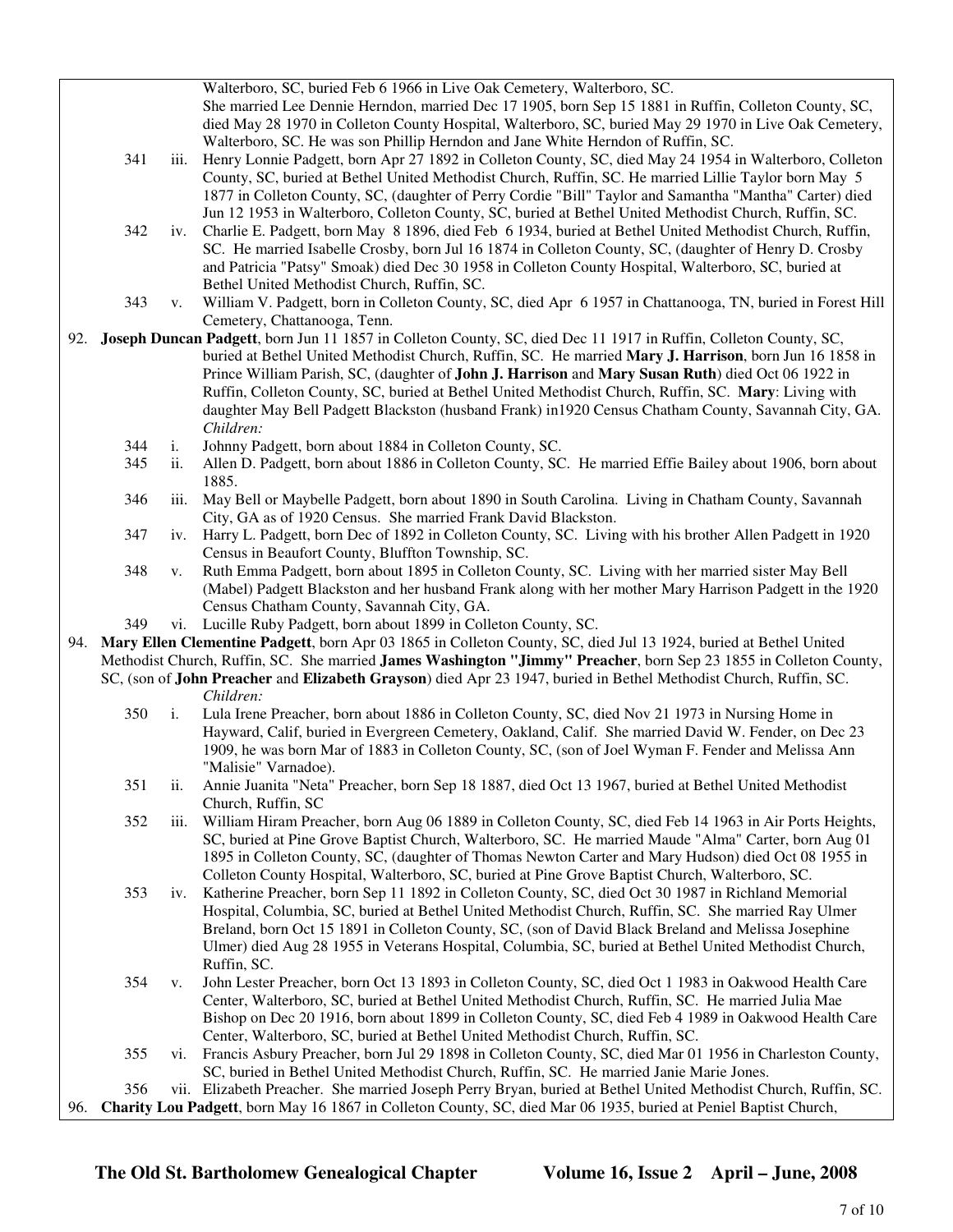Islandton, SC. According to the obituary of Charity Lou Padgett Herndon she had six daughters they were Mrs. J. W. Martin and Mrs. W. P. Martin both of Islandton, SC, Mrs Grady Sullivan of Lodge, SC, Mrs. M. D. Hamilton of Islandton, SC, Mrs. Sam Walters of Charleston, SC and Mrs. E. S. Hagan of Roanoke, VA. She married **Ripley H. "Rip" Herndon**, born Mar 18 1867 (son of **James E. "Duffy" Herndon** and **Celia "Sealy" Smith**) died Nov 13 1928, buried in Peniel Baptist Church, Islandton, SC.

# *Children:*

- 357 i. Nora Marie Herndon, born about 1885, died Aug 11 1940, buried at Peniel Baptist Church, Islandton, SC. She married John Wesley Martin, born about 1878, died about 1956, buried at Peniel Baptist Church, Islandton, SC.
- 358 ii. Mickie Viola Herndon, born Nov 04 1890, died Oct 10 1932, buried at Peniel Baptist Church, Islandton, SC.
- 359 iii. Minnie Lou Herndon, born May 17 1892, died Nov 29 1955, buried at Peniel Baptist Church, Islandton, SC. She married William P. Martin, born Mar 12 1886, died Oct 31 1950, buried at Peniel Baptist Church, Islandton, SC.
- 360 iv. Richard L. "Bub" Herndon, born Mar 13 1893, died Jun 15 1928, buried at Peniel Baptist Church, Islandton, SC.
- 361 v. Annie Eliza Herndon, born about 1895, died about 1943, buried at Peniel Baptist Church, Islandton, SC. She married James Duncan Martin, born about 1889, died about 1926, buried at Peniel Baptist Church, Islandton, SC.
- 362 vi. Clarence Walter Herndon, born Oct 09 1899, died Nov 14 1967, buried in Smoaks Baptist Church, Smoaks, SC. He married Rhumell Maxey, born Apr 29 1905, died Mar 11 1967, buried at Smoaks Baptist Church, Smoaks, SC.
- 363 vii. Emma Dell Herndon, born Dec 30 1901, died Dec 30 1968, buried at Peniel Baptist Church, Islandton, SC. She married Mack D. Hamilton.
- 364 viii. Edward P. Herndon, born about 1903. Living in Roanoke, VA as of Mar 1935.
- 365 ix. Pink Farrow Herndon, born Dec 20 1904, died May 23 1956, buried at Peniel Baptist Church, Islandton, SC.
- 366 x. Joe Norman Herndon. Living in Roanoke, VA as of Mar 1935.
- 367 xi. Ruby J. Herndon, born about 1907.
- 368 xii. Maud Herndon, born Feb of 1908.
- 103. **Harvey William Padgett**, born Jun 6 1877 in Colleton County, SC, died Mar 26 1961 in Colleton County Hospital, Walterboro, SC, buried at Pine Grove Baptist Church, Walterboro, SC. He married **Mamie Lula Benton**, born Dec 31 1885 in Colleton County, SC, (daughter of **John A. "Johnnie" Benton** and **Angelia "Angie" Lyons**) died Feb 24 1963 in Colleton County Hospital, Walterboro, SC, buried at Pine Grove Baptist Church, Walterboro, SC. *Children:*
	- 369 i. Prentice Delia Padgett, born Jan 28 1917 in Colleton County, SC, died Dec 02 1995 in Colleton Regional Hospital, Walterboro, SC, buried at Smoaks Baptist Church, Smoaks, SC. He married Marie Maxey, born May 20 1918 in Colleton County, SC, (daughter of Albert George Maxey Sr and Minnie Smith) died Mar 6 1996 in Columbia Colleton Medical Center, Walterboro, SC, buried at Smoaks Baptist Church, Smoaks, SC,
	- 370 ii. Inez Charity Padgett, born Apr 13 1920 in Williams, Colleton County, SC, died May 12 2005 in Oakwood Health Care Center, Walterboro, SC, buried in Glendale Memorial Cemetery, Walterboro, SC, She married (1) Barnie Sylvester Kinsey on Jan 31 1936, born about 1896 in Colleton County, SC, died Feb 26 1963 in Colleton County Hospital, Walterboro, SC, buried at Tabernacle Methodist Church, Smoaks, SC. She married (2) John Warren. She married (3) William Harry Strickland, on Dec 23 1977, born Apr 20 1900, (son of Eddie William Strickland and Sarah Catherine Kinsey) died Jun 10 1994.
	- 371 iii. Reba Padgett, born Mar 04 1922 in Smoaks, Colleton County, SC, died Feb 01 2005 in Colleton Medical Center, Walterboro, SC, buried in Smoak Cemetery, Ruffin, SC. She married Sammie Benton, born about 1913 in Colleton County, SC, (son of John Henry Benton and Lillie Mae Driggers) died Apr 29 1958 at Myrtle Grove Plantation, Green Pond, SC, buried at Smoak Cemetery, Ruffin, SC.
	- 372 iv. William Dudley Padgett, born Oct 13 1925 in Walterboro, Colleton County, SC, died Aug 6 1968, buried in Ott Cemetery, Branchville, SC. He married Dorothy Vernon Wingard, born about 1929, died about 1999, buried in Ott Cemetery, Branchville, SC. Dorothy married a second time to Mr. Williams.
- 105. **Isham Padgett**, born about 1851 in South Carolina, died about 1905 in Colleton County, SC. He married **Catherine Kicklighter on** Nov 11 1875, born about 1852, (daughter of **Henry Kicklighter** and **Rebecca Smith**) died about 1904, buried in Kicklighter Family Cemetery.

*Children:*

- 373 i. James Benjamin Padgett.
- 374 ii. John Padgett.
- 375 iii. Henry Padgett.
- 376 iv. Laren Padgett.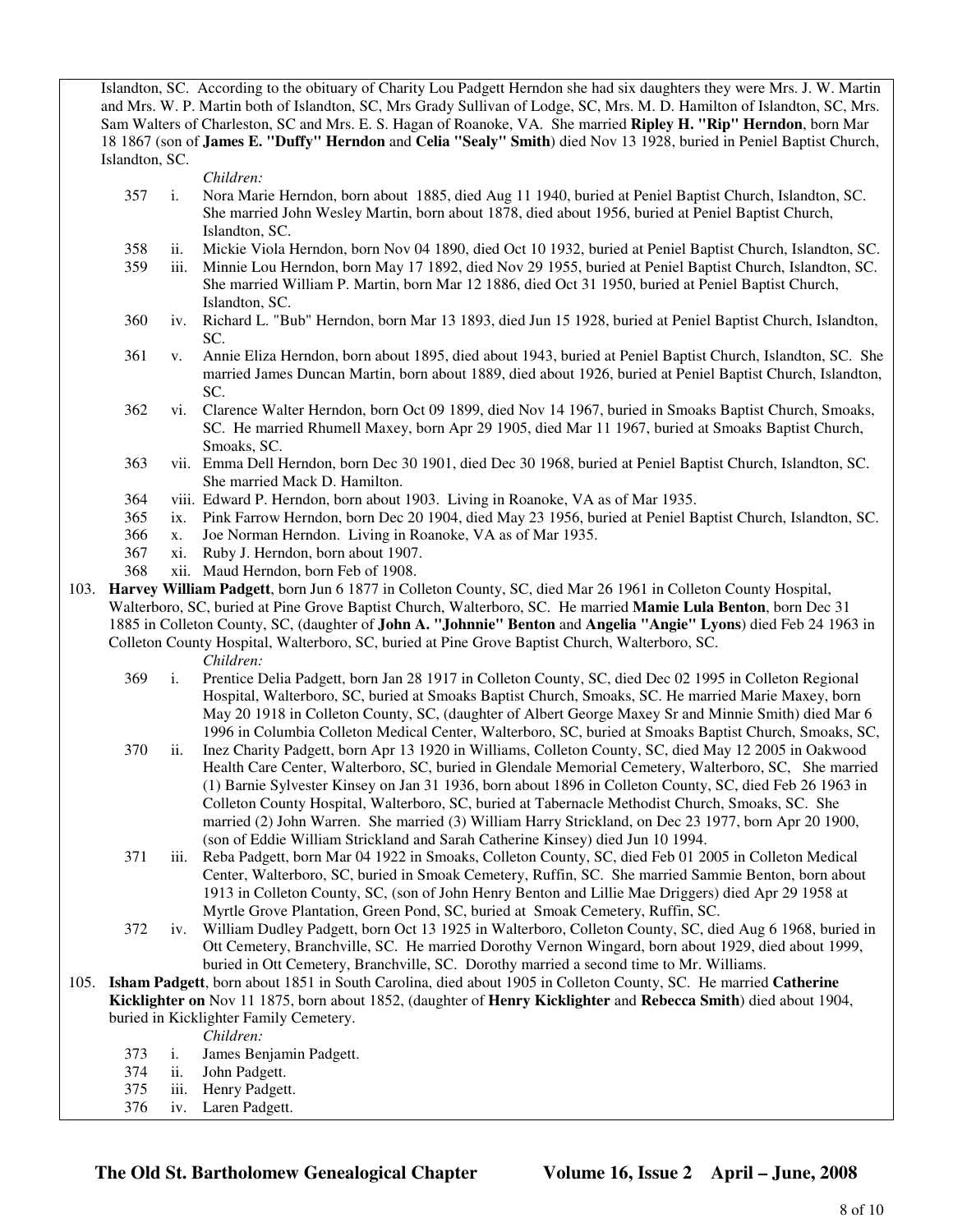- 377 v. Rufus Padgett.
- 378 vi. Luke Padgett.
- 379 vii. Lee Padgett. He married Gladys Smith.
- 106. **Duncan Padgett**, born about 1855 in South Carolina. He married **Asbell Kicklighter on** Sep 17 1874, born about 1860, (daughter of **Henry Kicklighter** and **Rebecca Smith**).

# *Children:*

- 380 i. Josephus Duncan "Bub" Padgett, born Aug 13 1875. He married Minnie Lyons, born Sep 02 1875, (daughter of John Simeon "Simmie" Lyons and Mary Jane Kicklighter) died Jul 06 1957, buried at Smoaks Baptist Church, Smoaks, SC.
- 381 ii. David Franklin Padgett, born May 24 1878.
- 382 iii. Mamie Padgett. Married Maurice Sease.
- 383 iv. Thomas Padgett.
- 384 v. Chessie Padgett.
- 385 vi. Pearl Padgett.
- 386 vii. Bessie Padgett.
- 387 viii. Genie Padgett. From Court of Common Pleas. Married Peter Baxter.
- 109. **George Washington Padgett**, born about 1871, died Oct 26 1926. He married **Caroline "Carrie" Lyons**, born Sep of 1870/72 in Colleton County, SC, (daughter of **William "Morgan" Lyons** and **Eve Kinard**) died May 17 1924 in Colleton County, SC, buried in Hagan Cemetery, Smoaks, SC.

*Children:*

- 388 i. Nora M. Padgett, born Jul 5 1891, died Dec 31 1918 married J. Law Carter.
- 389 ii. Eugene Langford Padgett, born about 1895, died Feb of 1948 in Florida. There is a Eugene Padgett listed in Social Security Records who was born Nov 26 1894 died in Florida in 1948. He married (1) Mabel Unknown, born Jun 11 1910, died Feb of 1984. Mabel: Social Security Records indicate a Mabel Padgett who was born Oct 11 1910 and died Oct 31 1994 last known residence was Smoaks, SC. He married (2) Eula Mae Weitt, born Oct 17 1908, died Oct 31 1994. Eula: Social Security # issued in NC and Eula Padgett's last known residence was in Tampa, FL.
- 390 iii. Sheppard Gruber Padgett Sr, born Feb 2 1897 in Colleton County, SC, died Aug 29 1970 in Columbia Hospital, Columbia, SC, buried in Hagan Cemetery, Smoaks, SC. He married Pernell Crosby, born Feb 28 1904, died Dec 2 1945, buried in Hagan Cemetery, Smoaks, SC.
- 391 iv. Ulysses G. Padgett, born Nov 17 1900 in Colleton County, SC, died Feb 12 1952 in Walterboro, Colleton County, SC, buried in Hagan Cemetery, Smoaks, SC. He married Ethel Eargle.
- 392 v. Fairey Lafay Padgett, born Mar 02 1906 in Colleton County, SC, died Jul 14 1954 in Colleton County Hospital, Walterboro, SC, buried in Larisy Cemetery. He married Eva Raye Kinsey, born Mar 12 1908 in Colleton County, SC, (daughter of Joseph "Pink" Kinsey and Delilah "Lilly" Linder) died Jan 10 1968 in Colleton County Hospital, Walterboro, SC, buried in Hagan Cemetery, Smoaks, SC.
- 393 vi. Laury "Whiteman" Padgett, born about 1907 in Colleton County, SC, died Jun 06 1963 in Columbia Hospital, Columbia, SC. buried in Elmwood Cemetery, Columbia, SC. He married (1) Molly Barnes, born Nov 28 1906, (daughter of Willie Oscar or Odell Barnes and Elmina Smith) died Jan 06 1943. He married (2) Virginia Livingston.
- 394 vii. Samuel K. "Sammie" Padgett Sr, born about 1909 in Smoaks, Colleton County, SC, died Oct 12 1965 in Colleton County Hospital, Walterboro, SC, buried in Tabernacle Cemetery, Smoaks, SC. He married (1) Carolyn Carter, died about 1947. He married (2) Mabel Carter, born Jun 11 1910 in Bamberg County, SC, (daughter of Charles Marion or Manning Carter and Ida Matilda Berry) died Feb 4 1984 in Colleton Regional Hospital, Walterboro, SC, buried in Tabernacle Cemetery, Smoaks, SC.
- 111. **Hugo Sheridan Padgett Jr**, born Sep 15 1877 in Smoaks, Colleton County, SC, died Apr 02 1955. He married (1) **Martha Jannie "Jane" Linder**, born Aug 24 1888, (daughter of **Daniel M. Linder** and **Ella "Elie" Smith**) died Oct 10 1921, buried in Hagan Cemetery, Smoaks, SC.

*Children:*

- 395 i. Reather Padgett, born Aug 20 1903 in Bamberg County, SC, died Dec 26 1986 in Orangeburg Nursing Home, Orangeburg, SC, buried in Hagan Cemetery, Smoaks, SC. She married Otis Edrick Lyons, born Oct 5 1900 in Smoaks, Colleton County, SC, (son of Dixon L. Lyons and Mary Hagen) died Oct 29 1971 in Bamberg County Hospital, Bamberg, SC, buried in Hagan Cemetery, Smoaks, SC. He married (2) **Eva L. DuBois**, born about 1906. **Eva**: Previously married to Unknown Bazzle and had a son who was eight in the 1930 census (listed as step son of Hugo S. Padgett Sr.). *Children:*
- 396 ii. Hugo Sheridan Padgett III, born about 1926.
- 397 iii. Genevieve Padgett, born Sep of 1928.